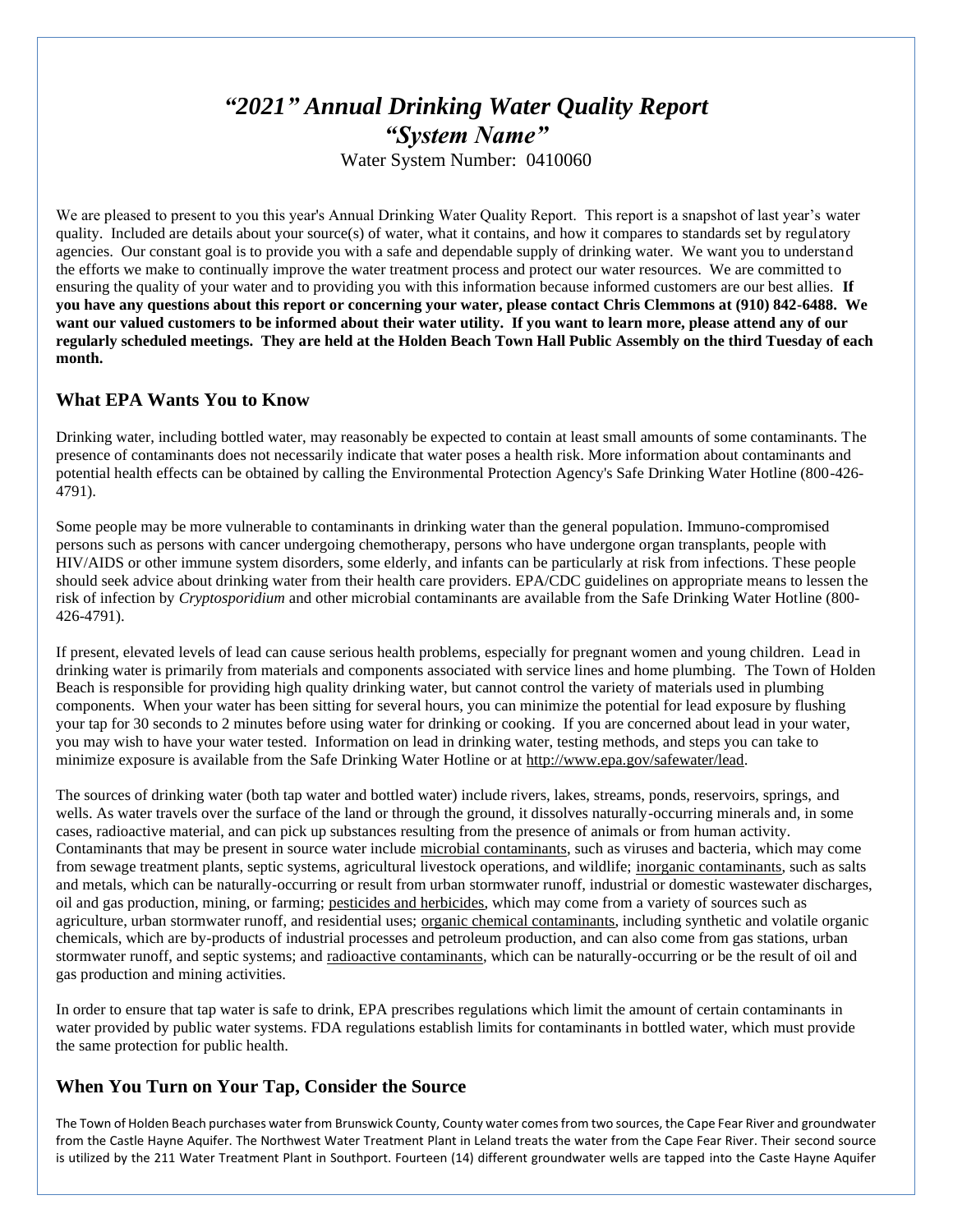approximately 175 feet below the ground's surface. Citizens from the Town of Northwest to Sunset Beach receive water from the Northwest Water Treatment Plant.

# **Source Water Assessment Program (SWAP) Results**

The North Carolina Department of Environmental Quality (DEQ), Public Water Supply (PWS) Section, Source Water Assessment Program (SWAP) conducted assessments for all drinking water sources across North Carolina. The purpose of the assessments was to determine the susceptibility of each drinking water source (well or surface water intake) to Potential Contaminant Sources (PCSs). The results of the assessment are available in SWAP Assessment Reports that include maps, background information and a relative susceptibility rating of Higher, Moderate or Lower.

The relative susceptibility rating of each source for the Town of Holden Beach was determined by combining the contaminant rating (number and location of PCSs within the assessment area) and the inherent vulnerability rating (i.e., characteristics or existing conditions of the well or watershed and its delineated assessment area). The assessment findings are summarized in the table below:

#### **Susceptibility of Sources to Potential Contaminant Sources (PCSs)**

| <b>Source Name</b>                         | <b>Susceptibility Rating</b> | <b>SWAP Report Date</b> |  |  |  |
|--------------------------------------------|------------------------------|-------------------------|--|--|--|
| <b>Cape Fear River</b>                     | Moderate                     | September 10, 2020      |  |  |  |
| Well #1,2,15,16&17                         | Lower                        | September 10, 2020      |  |  |  |
| Well                                       | Moderate                     | September 10, 2020      |  |  |  |
| $\text{\#3,5}_{,8}$ , 8, 11, 1212A, 18& 19 |                              |                         |  |  |  |
| Well 5,6A                                  | Higher                       | September 10, 2020      |  |  |  |

The complete SWAP Assessment report for [SYSTEM NAME] may be viewed on the Web at:

<https://www.ncwater.org/?page=600> Note that because SWAP results and reports are periodically updated by the PWS Section, the results available on this web site may differ from the results that were available at the time this CCR was prepared. If you are unable to access your SWAP report on the web, you may mail a written request for a printed copy to: Source Water Assessment Program – Report Request, 1634 Mail Service Center, Raleigh, NC 27699-1634, or email requests to swap@ncdenr.gov. Please indicate your system name, number, and provide your name, mailing address and phone number. If you have any questions about the SWAP report please contact the Source Water Assessment staff by phone at 919-707-9098.

It is important to understand that a susceptibility rating of "higher" does not imply poor water quality, only the system's potential to become contaminated by PCSs in the assessment area.

# **Help Protect Your Source Water**

Protection of drinking water is everyone's responsibility. You can help protect your community's drinking water source(s) in several ways: (examples: dispose of chemicals properly; take used motor oil to a recycling center, volunteer in your community to participate in group efforts to protect your source, etc.).

## **Water Quality Data Tables of Detected Contaminants**

We routinely monitor for contaminants in your drinking water according to Federal and State laws. The tables below list all the drinking water contaminants that we detected in the last round of sampling for each particular contaminant group. The presence of contaminants does not necessarily indicate that water poses a health risk. **Unless otherwise noted, the data presented in this table is from testing done January 1 through December 31, 2021.** The EPA and the State allow us to monitor for certain contaminants less than once per year because the concentrations of these contaminants are not expected to vary significantly from year to year. Some of the data, though representative of the water quality, is more than one year old.

**Unregulated contaminants are those for which EPA has not established drinking water standards. The purpose of unregulated contaminant monitoring is to assist EPA in determining the occurrence of unregulated contaminants in drinking water and whether future regulations are warranted.** 

#### **Important Drinking Water Definitions:**

*Not-Applicable (N/A)* – Information not applicable/not required for that particular water system or for that particular rule.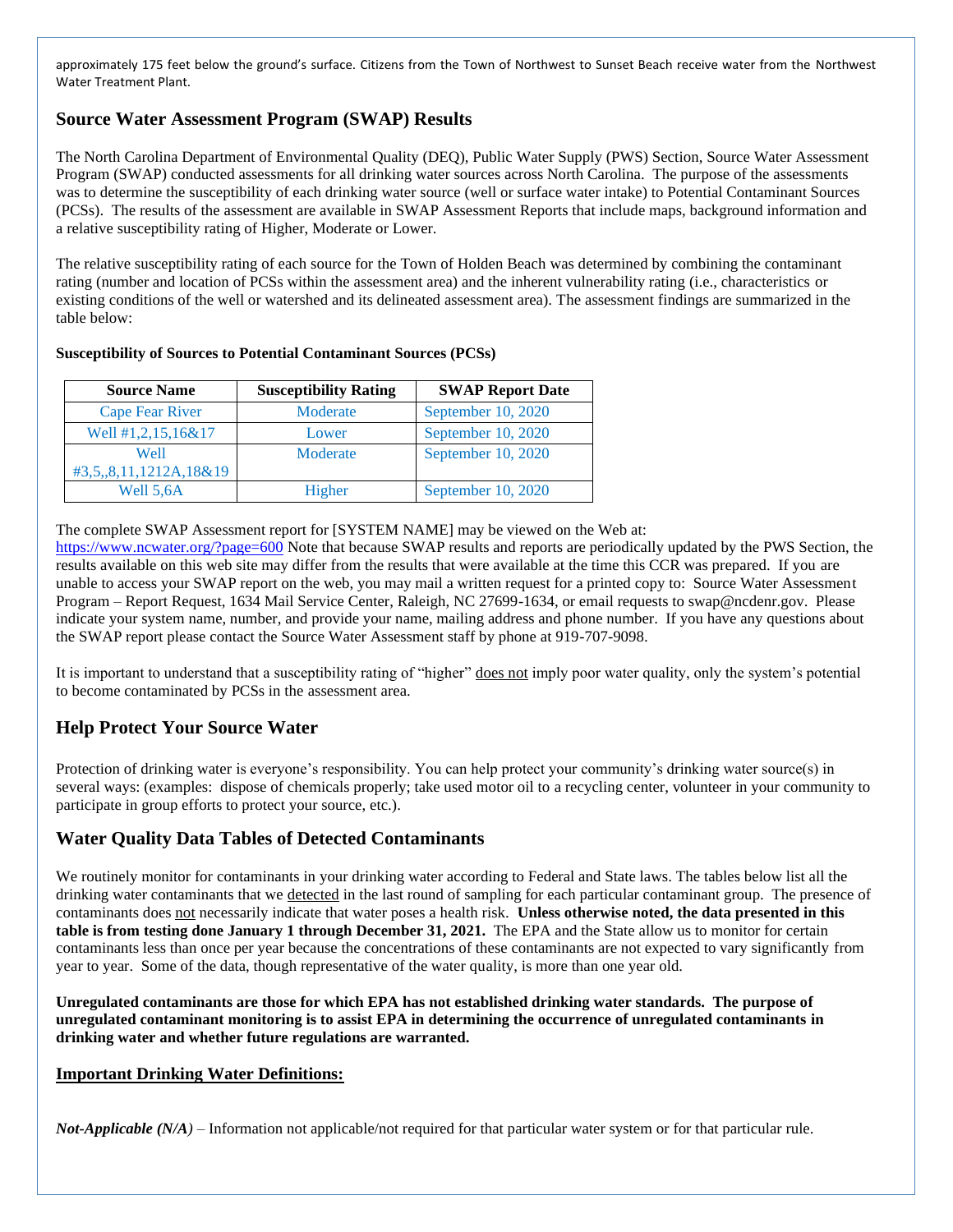*Non-Detects (ND)* - Laboratory analysis indicates that the contaminant is not present at the level of detection set for the particular methodology used.

*Parts per million (ppm) or Milligrams per liter (mg/L)* - One part per million corresponds to one minute in two years or a single penny in \$10,000.

*Parts per billion (ppb) or Micrograms per liter (ug/L)* - One part per billion corresponds to one minute in 2,000 years, or a single penny in \$10,000,000.

*Parts per trillion (ppt) or Nanograms per liter (nanograms/L)* - One part per trillion corresponds to one minute in 2,000,000 years, or a single penny in \$10,000,000,000.

*Parts per quadrillion (ppq) or Picograms per liter (picograms/L)* - One part per quadrillion corresponds to one minute in 2,000,000,000 years or one penny in \$10,000,000,000,000.

*Picocuries per liter (pCi/L)* - Picocuries per liter is a measure of the radioactivity in water.

*Million Fibers per Liter (MFL)* - Million fibers per liter is a measure of the presence of asbestos fibers that are longer than 10 micrometers.

*Nephelometric Turbidity Unit (NTU)* - Nephelometric turbidity unit is a measure of the clarity of water. Turbidity in excess of 5 NTU is just noticeable to the average person.

*Action Level (AL) -* The concentration of a contaminant which, if exceeded, triggers treatment or other requirements which a water system must follow.

*Treatment Technique (TT)* **-** A required process intended to reduce the level of a contaminant in drinking water.

*Maximum Residual Disinfection Level (MRDL)* – The highest level of a disinfectant allowed in drinking water. There is convincing evidence that addition of a disinfectant is necessary for control of microbial contaminants.

*Maximum Residual Disinfection Level Goal (MRDLG)* – The level of a drinking water disinfectant below which there is no known or expected risk to health. MRDLGs do not reflect the benefits of the use of disinfectants to control microbial contaminants.

*Locational Running Annual Average (LRAA)* – The average of sample analytical results for samples taken at a particular monitoring location during the previous four calendar quarters under the Stage 2 Disinfectants and Disinfection Byproducts Rule.

*Maximum Contaminant Level (MCL)* - The highest level of a contaminant that is allowed in drinking water. MCLs are set as close to the MCLGs as feasible using the best available treatment technology.

*Maximum Contaminant Level Goal (MCLG)* - The level of a contaminant in drinking water below which there is no known or expected risk to health. MCLGs allow for a margin of safety.

#### **Tables of Detected Contaminants**

**Asbestos Contaminant** 

| Contaminant (units)         | Sample<br>Date | <b>MCL</b><br>Violation<br>Y/N | Your<br>Water | Range<br>High<br>Low | <b>MCLG</b> | MCL | Likely Source of Contamination                                       |
|-----------------------------|----------------|--------------------------------|---------------|----------------------|-------------|-----|----------------------------------------------------------------------|
| <b>Total Asbestos (MFL)</b> | 9/16/13        | N                              |               |                      |             |     | Decay of asbestos cement water mains;<br>erosion of natural deposits |

#### **Lead and Copper Contaminants**

| Contaminant (units)                           | Sample<br>Date | Your<br>Water | Number of<br>sites found<br>above the AL | MCLG. | AL        | Likely Source of Contamination                                          |
|-----------------------------------------------|----------------|---------------|------------------------------------------|-------|-----------|-------------------------------------------------------------------------|
| Copper (ppm)<br>(90 <sup>th</sup> percentile) | 2019           | 0.013PPM      |                                          | 1.3   | $AL=1.3$  | Corrosion of household plumbing<br>systems; erosion of natural deposits |
| Lead (ppb)<br>(90 <sup>th</sup> percentile)   | 2019<br>N/D    |               |                                          |       | $AI = 15$ | Corrosion of household plumbing<br>systems; erosion of natural deposits |